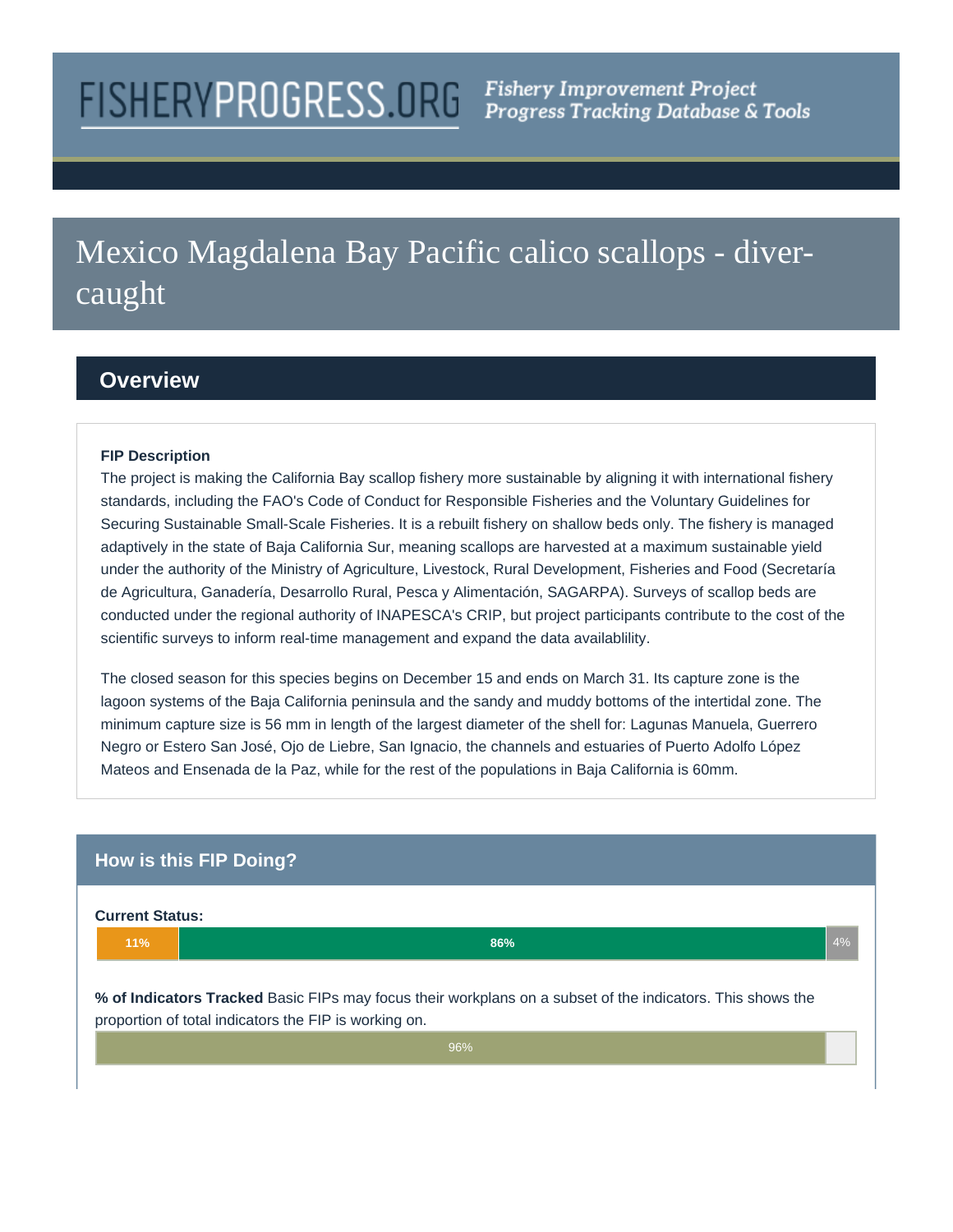#### Actions Progress This shows the proportion of actions in the workplan that the FIP has completed.

| This shows the proportion of actions that are behind schedule, on track, completed, or not yet<br><b>Actions Overview</b><br>started. |  |          |          |               |
|---------------------------------------------------------------------------------------------------------------------------------------|--|----------|----------|---------------|
| <b>Behind</b>                                                                                                                         |  | On Track | Complete | <b>Future</b> |
| $0\%$                                                                                                                                 |  | 100%     | $0\%$    | $0\%$         |
|                                                                                                                                       |  |          |          |               |

## FIP Objective(s)

The FIP will achieve the following by December 2023

- Review stock status relative to reference points annually or on a timeframe appropriate to the life history characteristics of the target species.

- Identify additional data needs and develop and implement research and data collection programs.

- Identify resource needs, challenges, and priorities to help improve enforcement.

FIP Type Basic

FIP Stage Stage 2: FIP Launch

Start and Projected End Dates January, 2022 - December, 2023

#### Species

Common Name Pacific Calico Scallops Scientific Name Argopecten ventricosus

Gear Type [Diver-Harvest](https://fisheryprogress.org/product-and-gear-type/diver-harvest)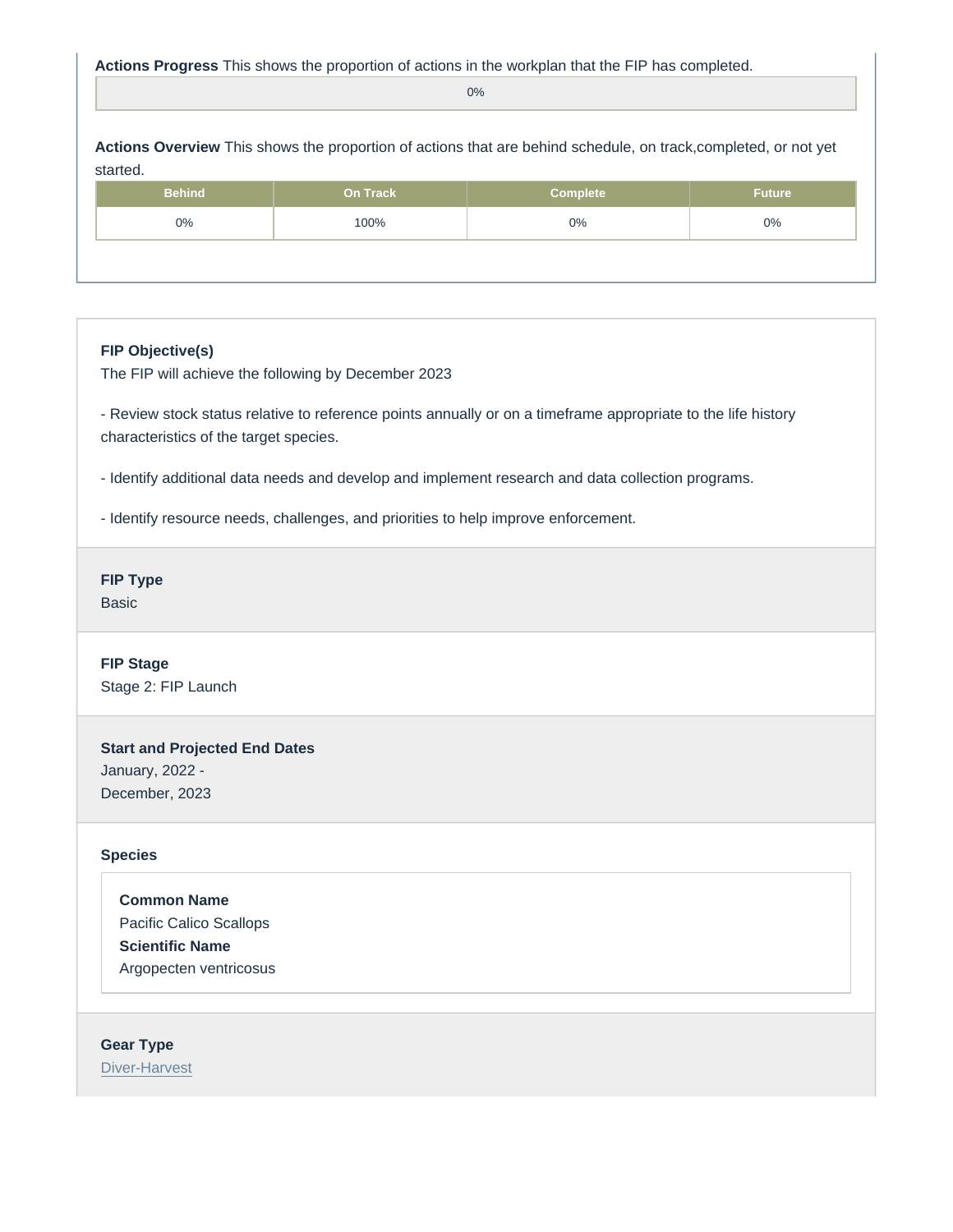#### Location

FAO Major Fishing Area

[Area 77 \(Pacific, Eastern Central\)](https://fisheryprogress.org/fao-major-fishing-areas/area-77-pacific-eastern-central)

Exclusive Economic Zones

**Country** Mexico

Geographic Scope Magdalena Bay, Baja California Sur, Mexico

Country Flag of Vessel Mexico

Estimated Total FIP Landings 5443 metric tons

# FIP Leads

Organization Name The Sustainability Incubator

Organization Type **Consultant** 

Primary Contact Alexander Ford

Email [alexander.ford@fisheyeconsulting.fr](mailto:alexander.ford@fisheyeconsulting.fr)

Phone +447513886315

Website Name [The Sustainability Incubator](http://www.sustainabilityincubator.com)

Organization Name Don's Gulf Select

Organization Type Industry

Primary Contact